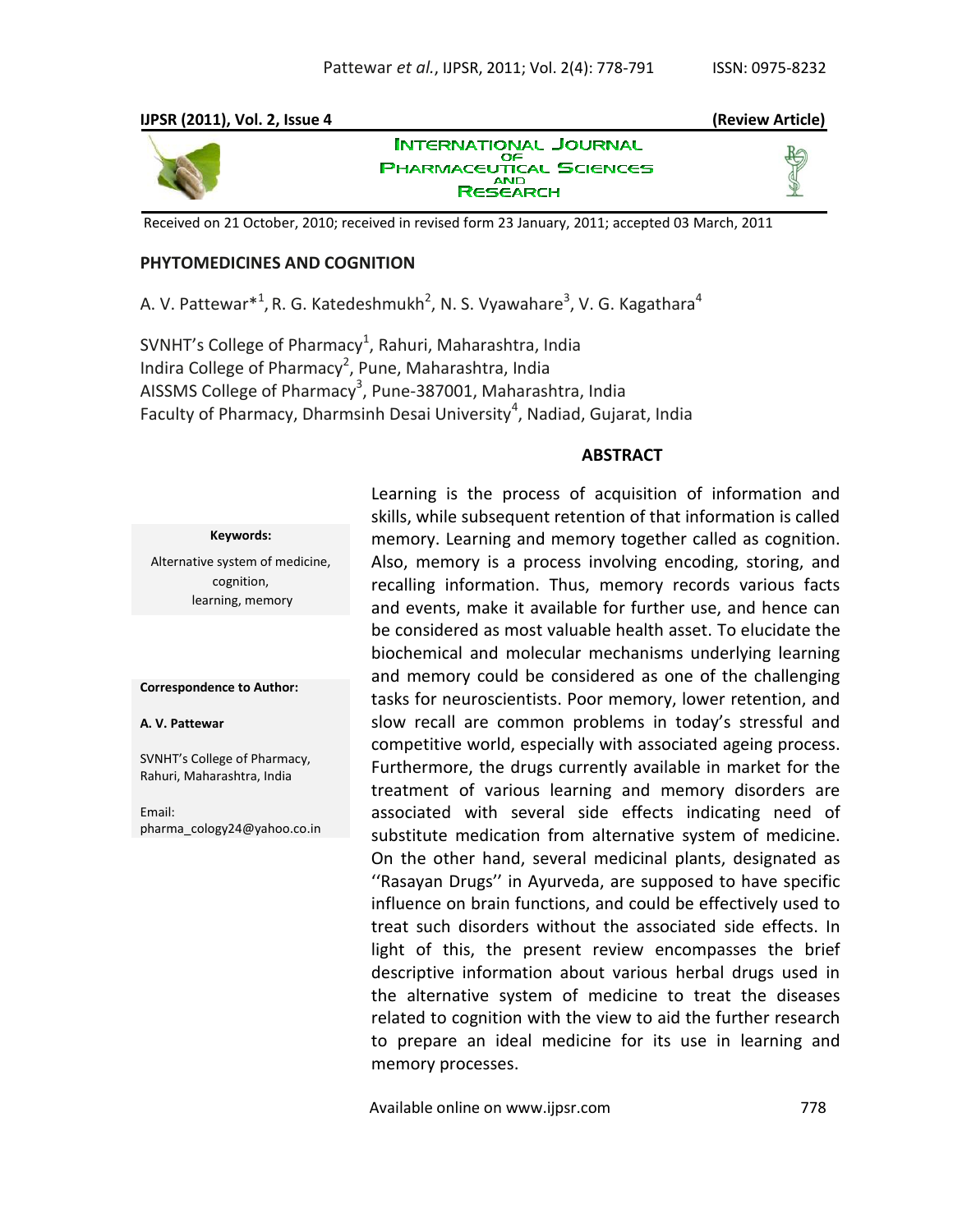**INTRODUCTION:** Memory is the ability of an individual to record sensory stimuli, events, information etc., retain them over a short or long period of time and recall the same at a later date when needed  $^1$ . Learning is the process of acquiring knowledge about the world and memory could be considered as the retention of the acquired knowledge, which can be retrieved as and when, required <sup>2</sup>. Poor learning abilities, impaired memory, lower retention and slow recall are the common problems in stressful situations. Moreover, age, stress and emotions are conditions that may lead to impaired learning, memory loss, amnesia, and dementia or to more ominous threats like Schizophrenia and Alzheimer's disease  $3$ .

Memory function is vulnerable to a variety of pathologic processes including neurodegenerative diseases, strokes, tumors, head trauma, hypoxia, cardiac surgery, malnutrition, attention-deficit disorder, depression, anxiety and the side effects of medication, and normal ageing  $4$ . Learning and memory are generated by an experience dependent and long-lasting modification of the central nervous system. They involve activation by neurotransmitters, such as, acetylcholine, dopamine, and serotonin, of the receptor-linked enzymes that are responsible for the synthesis of intercellular messengers.

A large number of studies have shown that the cholinergic system plays an important role in learning and memory. Moreover, a loss of cholinergic neurons and reduced cholineacetyltransferase activity in the cerebral cortex and hippocampus are consistent with findings in Alzheimer's disease (AD) <sup>5</sup>. In fact, reduced cholinergic activity in the brains of individuals with AD provides the rationale for the development of acetyl cholinesterase (AChE) inhibitors to treat the dementia associated with AD. The commonly prescribed AChE inhibitors, such as Donepezil<sup>®</sup>, Rivastigmine, and Galantamine were developed on

this basis <sup>5</sup>. As memory involves many interwoven brain functions, there are several different types of memories and virtually any type of brain damage can result in one or other type of memory loss  $^6$ .

In recent years, efforts have been made to find new therapeutic agents for the prevention or treatment of memory disorders, such as the gradual impairment of memory in aging or in neurodegenerative pathology and even lifestyle factors, but an effective therapy for the resolution of the cognitive deficits is still needed. Moreover drugs that could not only treat but also prevent diseases of older adults are needed in the clinical practice. Both prevention and delay of these disorder onsets would have a large impact in terms of reducing both suffering and costs<sup>7</sup>.

Through the ages, many medicinal herbs have been used to improve memory and cognitive function and to treat neurodegenerative diseases in traditional medicine <sup>8</sup>. Pharmacological effects of some plants have also been reported <sup>9</sup>. Ayurveda, the Indian system of medicine, is gaining greater attention and popularity in many parts of the world. The disease preventive and health promotive approach of ayurveda, which takes into consideration the whole body, mind and spirit while dealing with the maintenance of health promotions, now enjoys increasing acceptability  $^{10}$ .

Ayurveda had developed certain dietary and therapeutic measures to delay ageing and rejuvenating whole functional dynamics of the body organs. This revitalization and rejuvenation is known as the '*Rasayana chikitsa*' (rejuvenation therapy)  $10$ . Ayurveda claims that several plants, called as the "Medhya" plants (intellect promoting) herbs are beneficial in cognitive disorders  $11$ . The scientific documentation for the research progress of some of the herbal drugs (Phytomedicines) that have been used in alternative system for treatment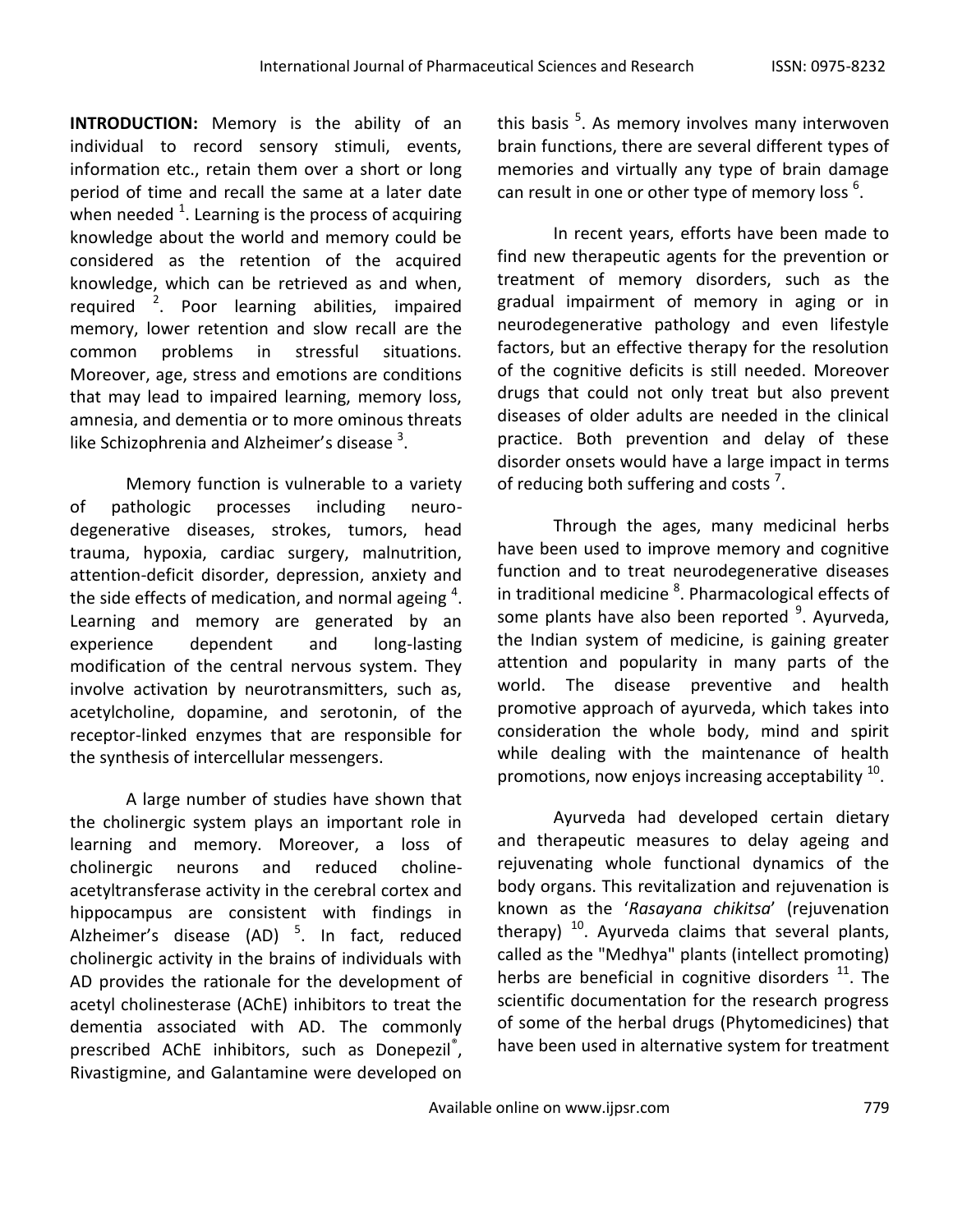of disorders related to learning and memory is presented below.

**Scientific documentation of herbs:** *Zingiber officinale* Roscoe is commonly known as ginger and used as a 'rasayana' drug in the traditional system of medicine since time immemorial. Topic *et al*., 12 reported the enhancement of the learning process by the ginger using morris water maze test while the extract inhibited the β-amyloid peptideaccumulation, reflecting its usefulness in delaying the onset and progression of neurodegenerative disorders  $^{13}$ . Joshi and Parle  $^{11}$  evaluated the nootropic effect of different doses (50 and 100 mg/kg, p.o.) of *Zingiber officinale* extract employing elevated plus maze and passive avoidance paradigm. They administered *Z. officinale* extract (50 and 100 mg/kg, p.o.) for 8 successive days to both young and aged mice.

The dose of 100 mg/kg of *Z. officinale* extract significantly improved learning and memory in young mice and also reversed the amnesia induced by diazepam (1mg/kg, i.p.), and scopolamine (0.4mg/kg, i.p.). Furthermore, it also reversed aging induced amnesia of mice. *Z. officinale* significantly increased whole brain acetyl cholinesterase inhibition activity providing the evidence for its use as memory restorative agent in the treatment of dementia seen in the elderly. The underlying mechanism of its action may be attributed to its antioxidant and acetyl cholinesterase inhibition property  $^{11}$ .

*Bacopa monniera*, a member of the scrophulariaceae family, is a small, creeping herb with numerous branches, small oblong leaves, and light purple flowers  $14$ . It has been used in ayurvedic medicine and in traditional treatments for a number of disorders, particularly those involving anxiety, intellect, and poor memory  $^{15}$ . The plant has prominent action on the central nervous system, where it improves understanding,

memory, intellect, and speech, and corrects aberrations of emotions, mood, and personality in an individual. Vollala *et al*., <sup>16</sup> examined the effect of *Bacopa monniera* Linn. (brahmi) extract (20, 40 and 80mg/kg) on learning and memory in rats employing spatial learning (T-maze) and passive avoidance tests.

The results showed improvement in spatial learning performance and enhanced memory retention in rats treated with extract. The probable mechanism was attributed to its action on the repair of damaged neurons, neuronal synthesis, and the restoration of synaptic activity with ultimately effect on nerve impulse transmission  $^{16}$ . In another study investigated by Saraf *et al*., 17 , *Bacopa monniera* significantly alleviated Nω -nitro-L-arginine methyl ester (L-NAME) (a nitric oxide inhibitor) induced amnesia in mouse model of morris water maze study. Nitric oxide synthase (NOS) mediated pathway was supposed to plays a more dominant role in *B. monniera*–mediated reversal of amnesia <sup>17</sup>.

In Ayurveda, *Ocimum sanctum* Linn. (Lamiaceae) popularly known as the sacred tulsi (holy basil) and has been in clinical use for centuries <sup>18</sup>. Nootropic potential of aqueous extract of Ocimum *sanctum* Linn (50, 100 and 200mg/kg, po) in mice was evaluated by Joshi and Parle  $^{18}$ using elevated plus maze and passive avoidance paradigms as an exteroceptive behavioral models. The extract significantly ameliorated the amnesic effect of scopolamine (0.4mg/kg), diazepam (1mg/kg) and ageing induced memory deficit in mice. Also, the extract decreased the transfer latency and increased step down latency when compared to control (piracetam treated), scopolamine and aged groups of mice significantly suggesting its beneficial use in the treatment of cognitive disorders such as dementia and Alzheimers disease. The probable mechanism of nootropic activity was attributed to its anti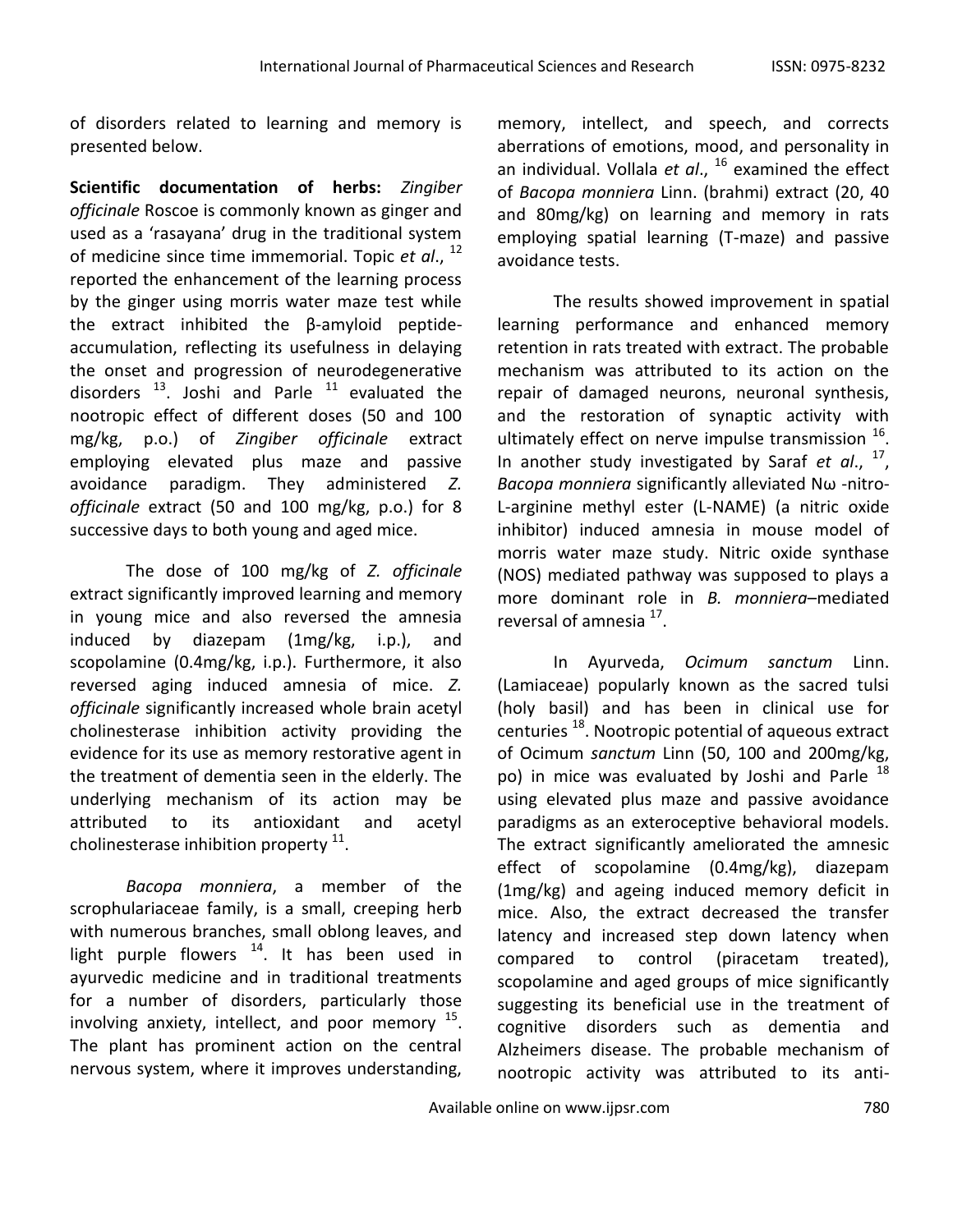inflammatory, antioxidant, antistress and neuroprotective effects <sup>18</sup> . *Lepidium meyenii* Walp. (Brassicaceae), known as Maca, is a Peruvian plant growing exclusively between 4000 and 4500 m altitude in the central Peruvian Andes, particularly in Junin plateau <sup>19</sup>. Rubio *et al.*, <sup>19</sup> evaluated the effect of two different doses of aqueous (0.50 ans 2.00g/kg) and hydroalcoholic (0.50 and 1.00g/kg) extracts of Black Maca on male mice with memory impairment induced by scopolamine using the water

Morris maze and the step-down avoidance test. In addition, the brain activities of AChE and Mono amine oxidase (MAO) were assessed. Both extracts of Black Maca significantly ameliorated the scopolamine-induced memory impairment as measured in both the water Morris maze and the step-down avoidance tests. Black Maca extracts inhibited AChE activity, whereas MAO activity was not affected. These results indicate that Black Maca improves scopolamine-induced memory deficits. Effect of Black Maca on learning and memory may be due to the presence of polyphenolic compounds such as quercetin and anthocyanins on Black Maca hypocotyls <sup>19</sup>.

Cognitive enhancement effect of hydroalcoholic extract of stems from *Equisetum arvense* L. (HAE) was evaluated in aged rats after chronic administration by Santos Junior *et al*., 20 . Chronic administration of HAE at dose of 50mg/kg, i.p., improved both short- and long-term retention of inhibitory avoidance task and ameliorated the cognitive performance in reference and working memory version of the Morris Water Maze. No differences were found between all three groups of young controls, aged controls and EHA-treated animals with regard to the open field and elevated plus maze tests. Indeed, no toxicity manifestations were observed during treatment. In vitro assays revealed that HAE diminished the thiobarbituric acid reactive substances as well as nitrite formation, but did not alter catalase activity. Thus, the cognitive enhancement effects of the HAE may be attributed, at least in part, to it antioxidant action  $^{20}$ .

Effect of a polyphenol-rich wild blueberry extract (PrB) (*Vaccinium angustifolium*) on cognitive performance of mice, brain antioxidant markers and acetylcholinesterase activity was investigated by Papandreou *et al*., <sup>21</sup>. Results showed that the PrB 60mg/kg- treated mice exhibited a significant improvement in learning and memory. PrB extract administration also resulted in reduced lipid peroxidation products and higher brain ascorbic acid levels in both PrB 30mg/kg and PrB 60 mg/kg-treated groups, respectively, and higher glutathione levels (28%) in the PrB 60mg/kgtreated group. Furthermore, salt- and detergent soluble AChE activity significantly decreased in both PrB-treated groups.

Thus, they observed the significant cognitive enhancement in adult mice after shortterm i.p. supplementation with the blueberry extract concentrated in polyphenols, which is closely related to higher brain antioxidant properties and inhibition of AChE activity. These findings stress the critical impact of wild blueberry bioactive components on brain function <sup>21</sup>. Agerelated damage starts accumulating substantially once development of the body is complete and then it starts undergoing degenerative changes showing signs of old age.

Many brain modifications have been described in aging viz. cognitive functions, learning ability and memory retention which decline very frequently with age  $^{22}$ . Effects of green tea extract on learning, memory, behavior and acetylcholinesterase activity in young and old male rats was studied by Kaur *et al*., <sup>23</sup>. Thet administered young and old rats orally with 0.5% green tea extract for a period of eight weeks and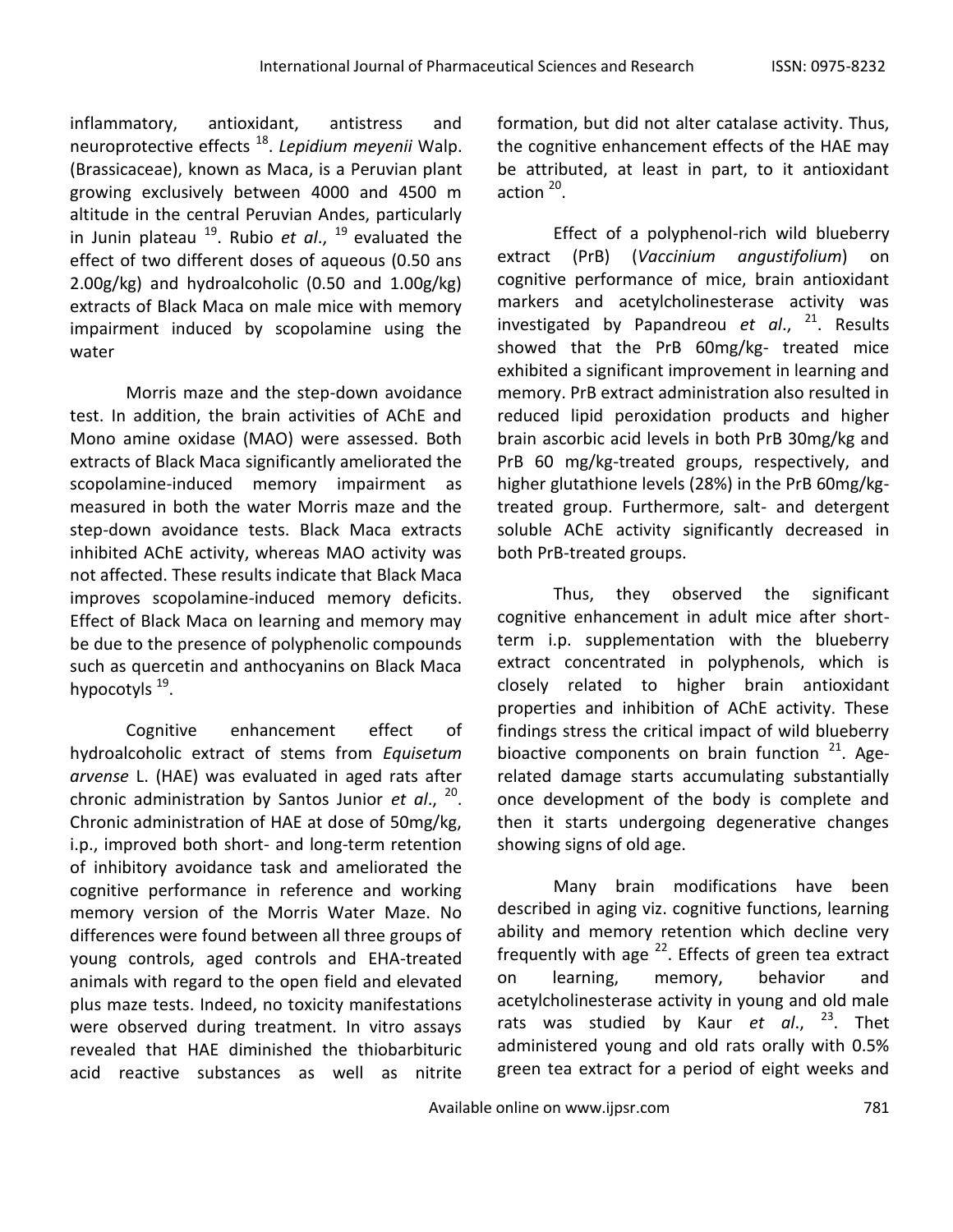then evaluated by passive avoidance, elevated maze plus paradigm and changes in acetylcholinesterase activity. Green tea extracts significantly improved learning and memory in older rats, with increased retention latency to enter difference in passive avoidance test. In the elevated maze test, green tea treatment resulted in significantly more number of entries in the enclosed arm by the young and old rats. Decline in acetylcholinesterase activity was observed in the cerebrum of green tea treated old rats in comparison to the green tea treated young rats. These results suggested the use of green tea in reversing age-related deficits  $23$ , but the mechanism was unclear.

Adaptogenic and nootropic activities of aqueous extract of *Vitis vinifera* (grape seed) (100, 200 and 300mg/kg) was evaluated by Sreemantula *et al*., <sup>24</sup> in a rat model of scopolamine induced amnesia in conditioned avoidance response using Cook's pole climbing apparatus. The cognition, as determined by the acquisition, retention and recovery in rats was observed to be dose dependent. They correlated the anti-stress and antioxidant activities with the nootropic activity of the extract since the role of stress and free radicals have been implicated in the loss of memory, concentration and also in Alzheimer's disease  $^{25, 26}$ . They attributed the nootropic activity to central cholinomimetic activity apart from its free radical scavenging mechanisms<sup>24</sup>.

Vyawahare et al., <sup>27</sup> evaluated the the different doses (300 and 500mg/kg) of alcoholic extract of roots of *Clitoria ternatea* for its antiamnesic activity against scopolamine induced amnesia in rats using passive avoidance and step down type of passive avoidance task model. The results revealed that dose of 500mg/kg was more effective as it prevented the scopolamine induced memory loss in both passive avoidance and step down type of passive avoidance task model.

Biochemical study revealed that antiamnestic activity was probably associated with reduction in acetylcholinesterase (AChE) activity which reduces the destruction of neurotransmitter, acetylcholine (ACh), in the brain  $^{27}$ . Furthermore, in their another study  $^{28}$ , they have reported the significant memory retention property of *Clitoria ternatea* against electroshock induced amnesia in rats and the probable mechanism was attributed to increase in ACh content of whole brain and decrease in AChE activity in different regions of the brain compared to respective controls qualitatively 28 .

Bramhi Ghrita (BG) is one of the polyherbal formulations mentioned in Ayurveda (an Indian system of medicine) containing *Bacopa monneri* (8 g), *Acorus calamus* (4 g), *Evolvulus alsinoids* (4 g), *Saussurea lappa* (4 g) and cow's ghee (80 g). This formulation has been used traditionally as a memory enhancer and for its anticonvulsant activity <sup>29</sup>. Achliya *et al.,* <sup>30</sup> tested the effect of BG (30, 50 and 100mg/kg, p.o.) on learning and memory processes. The activity of BG on memory acquisition and retention was studied using elevated plus maze model (EPM) in rats, and on spatial memory using Morris water maze model (MWM) in mice.

In the result, the administration of Bramhi Ghrita (50 and 100mg/kg, p.o.) showed significant reduction in transfer latency in EPM and escape latency in MWM as compared with the control group. They have concluded the use of BG as a memory enhancer formulation and may also be useful as a supportive adjuvant in the treatment of impaired memory functions. The plant *Bacopa monneri* is a well-known nootropic plant and a proven memory enhancer agent. Bacosides are the main active nootropic principle present in the alcoholic extract of the plant. Apart from memory enhancer activity these bacosides have the potential to modulate the activities of heat stock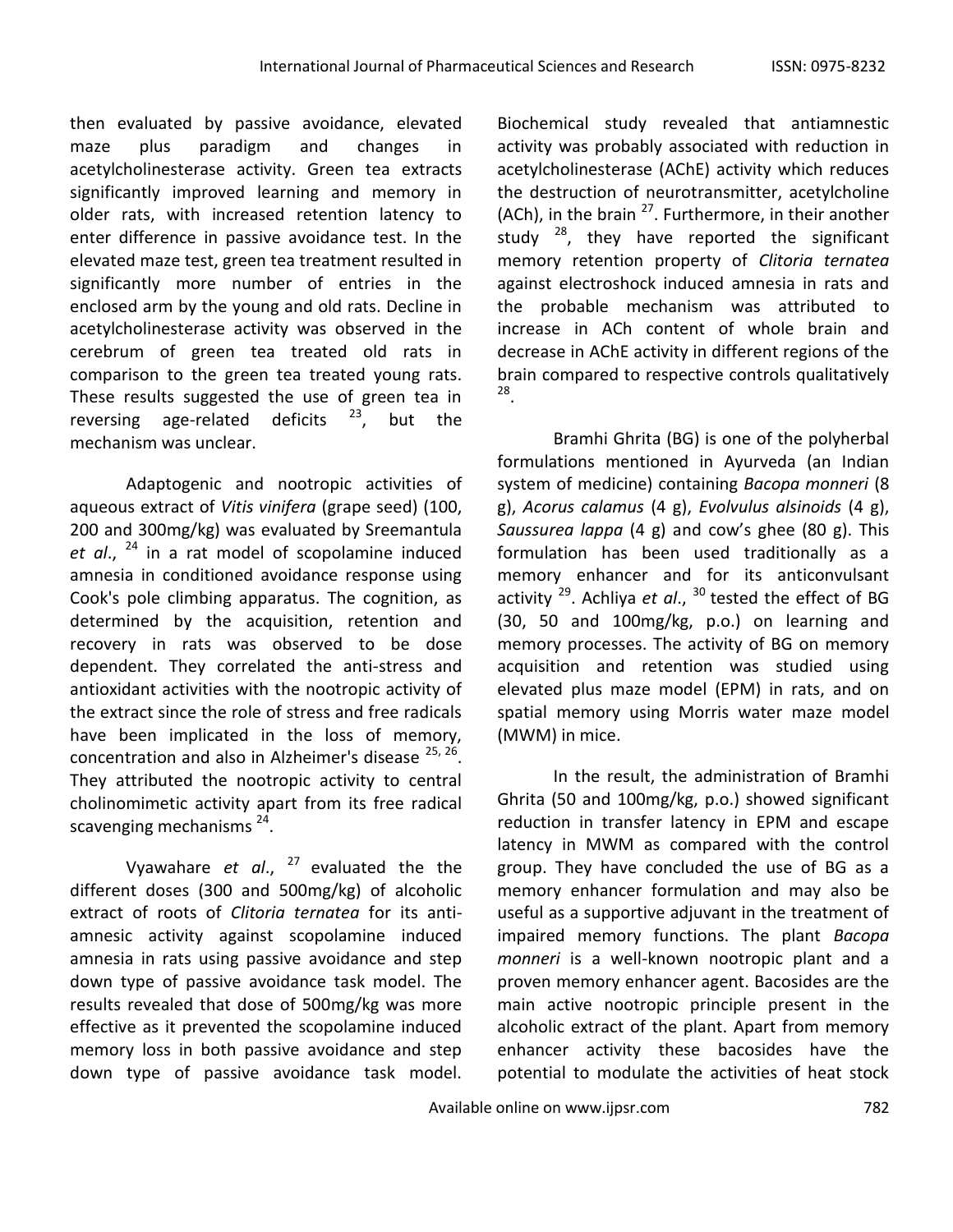protein (HSP70) expression, cytochrome  $P_{450}$  and superoxide dismutase in the rat brain  $^{31}$ . Dementia is a syndrome of failing memory and other intellectual functions with little or no disturbance in consciousness. Degeneration of the cerebral neurons is one of the commonest and vital causes for dementia with increasing age, there by leading to deterioration in quality of life in elderly  $32$ . *Tinospora cordifolia* has been extensively studied and reported to have potent immuno-stimulant action 33-35. In addition *Tinospora cordifolia* also found to have anti-stress  $36$  effects. Ayurvedic literature recommends a rejuvenating recipe where *Tinospora cordifolia* being an important constituent to enhance the memory function  $37$ . However, there is no experimental evidence to support memory enhancing property of *Tinospora cordifolia*.

Agarwal *et al.*, <sup>38</sup> studied the effect of *Tinospora cordifolia* (Tc) on learning and memory in normal and cyclosporine induced memory deficit rats. There are reports that administration of cyclosporine in chicks produced cognitive deficits <sup>39</sup>. Similar cognitive impairment was also observed in patients following cyclosporine administration  $^{40}$ . They administered the alcoholic and aqueous extracts of the whole plant of *Tinospora cordifolia* orally for 15 days in two groups of rats. Cyclosporine 15, 25mg/kg, i.p. was administered on alternate days for 10 days.

Combination of cyclosporine 25 mg/kg, i.p. for 10 days and Tc alcoholic 200 mg/kg and Tc aqueous 100mg/kg were administered in two different groups of rats. At the end of treatment, they assessed learning and memory using Hebb William maze and passive avoidance task. Both alcoholic and aqueous extracts of Tc produced a decrease in learning scores in Hebb William maze and retention memory indicating enhancement of learning and memory. However, cyclosporine at both the doses increased the learning scores in

Hebb William maze and decrease in retention time in the passive avoidance task suggesting a memory deficit. The combination of cyclosporine and Tc produced a decrease in learning scores in Hebb William maze and increase latency in passive avoidance task compared to cyclosporine alone treated rats. The probable mechanism of cognitive enhancement by Tc could be by immunostimulation and increasing the synthesis of acetylcholine which is an important neurotransmitter in learning and memory process. This central action could be due to supplementation of choline which is an important active constituent of Tc. Also, there are reports that supplementation of choline enhances the cognitive function in animals <sup>38</sup>.

*Ziziphus mauritiana* Lam. (Family-Rhamnaceae) is an important tropical fruit tree that contains important source of compounds (flavonoids, glycosides, saponins and volatile oil) with a wide profile of putative therapeutical applications <sup>41</sup>. The roots of *Ziziphus* species are commonly used in folklore medicine for the treatment of diarrhea, digestive disorders, weakness, liver complaints, obesity, urinary troubles, skin infections, loss of appetite, fever, bronchitis, convulsion, epilepsy, insomnia and are known for their anxiolytic and sedative properties 42, 43 .

Substances with sedatives properties have been shown to play crucial role in many types of learning and memory 44, 45 and may cause cognitive and emotional impairments. Sadiq *et al*., <sup>46</sup> studied the influence of acute administration of ethyl acetate, ethanol and aqueous seed extracts of *Z. mauritiana* on spatial recognition memory in Wistar rats using the Y-maze. Spatial memory was measured by the total number of entries and duration spent in each arm of the Y-maze following administration of the extracts intraperitoneally. Transfer latency (TL) in the Y maze was expressed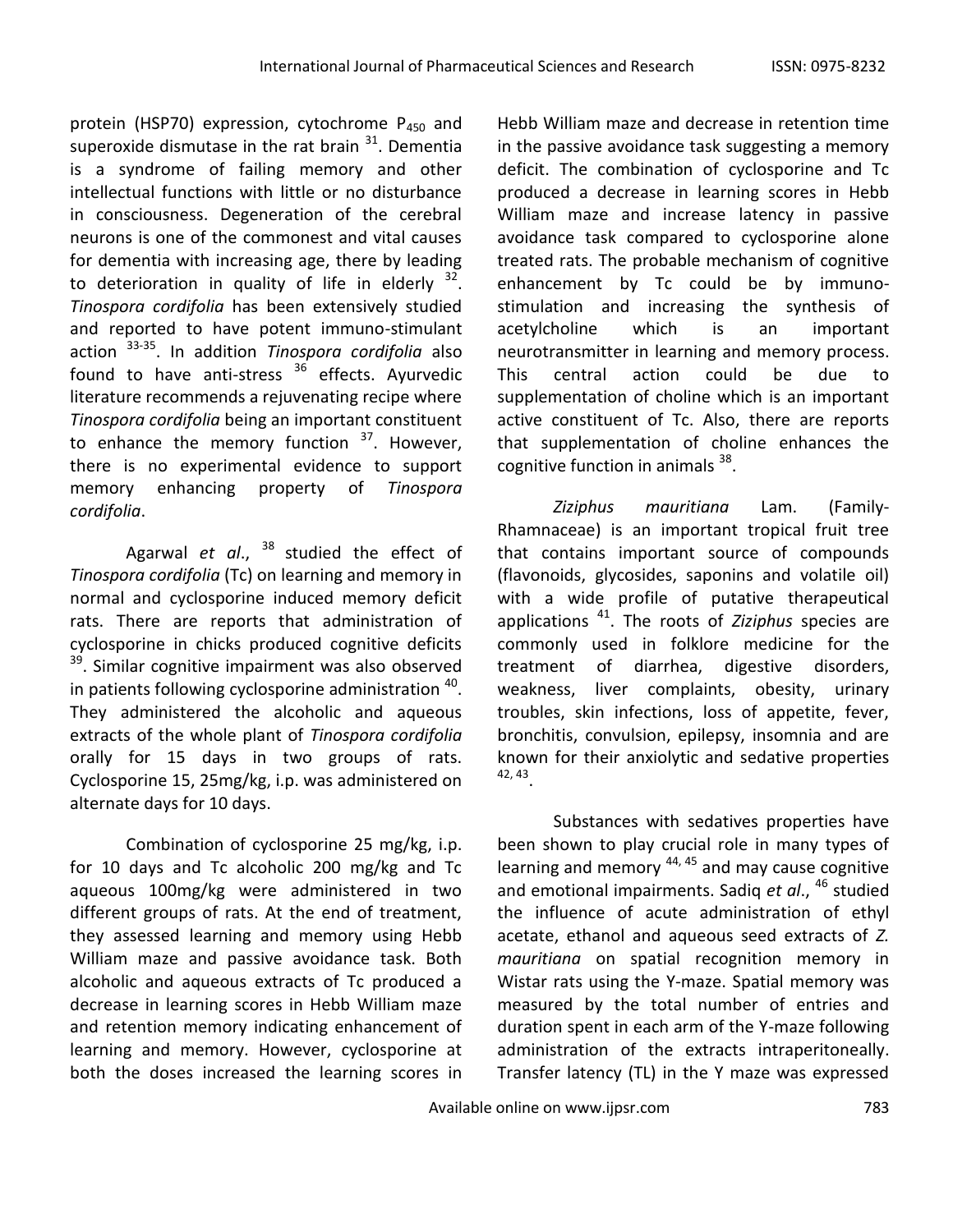as inflexion ratio (IR). The number of arm visits during the first trial and second trial period were measured as an index of locomotor activity. Scopolamine (0.4mg/kg) was used to induce amnesia in the animals. The results indicated that, after 24 h, IR was slightly increased (P>0.05) by ethanol and aqueous extracts while ethyl acetate extract significantly reduced the IR (P<0.05) compared to controls.

All doses of ethyl acetate extract impaired spatial recognition memory after a 24 h trial interval, whereas aqueous and ethanol extracts did not showed this impairment. All the extracts significantly decreased locomotor activity of the animals (P<0.001). None of the extracts reversed scopolamine induced amnesia in the rats. These data suggested that seed extracts of *Z. mauritiana* impaired spatial recognition memory and decreased locomotor activity of rodents, the activity of which was greatly produced by the portion extracted by ethyl acetate  $[46]$ . The extract was supposed to act by its putative mechanisms of action.

Mangos are a source of bioactive compounds with potential health-promoting activity. Kumar *et al*., <sup>47</sup> evaluated the effect of ethanolic extract of *Mangifera indica* L. fruit on cognitive performances. The models used to study the effect on cognitive performances were step down passive avoidance task and elevated plus maze task in mice. Chronic treatment (7 days) of extract and vitamin C significantly (p<0.05) reversed the aging and scopolamine induced memory deficits in both paradigms. Preliminary phytochemical screening revealed the presence of free sugars, saponins, tannins, and flavonoids. The results suggested that the extract contained pharmacologically active principles that are memory-enhancing in nature. They attributed the antiamnestic activity of the extract to its antioxidant activity <sup>47</sup>.

*Mitragyna speciosa* Korth from Rubiaceae family is a tropical plant indigenous to Southeast Asia particularly in Thailand, Peninsular of Malaysia and Indonesia. The leaves have been used by natives for their opium-like effect and cocaine-like stimulant ability to combat fatigue and enhance tolerance to hard work <sup>48</sup>. Apryani *et al*., 48 investigated the working memory effects of mitragynine which is extracted from *Mitragyna speciosa* mature leaves. They studied the cognitive effect using object location task and the motor activity in open-field test. Mitragynine 5, 10 and 15 mg/kg and were administered by intraperitoneal (IP) for 28 consecutive days and evaluated on day 28 after the last dose treatment.

Scopolamine was used as the control positive drug. In the result of object location task, mitragynine (5, 10 and 15mg/kg) did not showed any significances discrimination between the object that had changed position than the object that had remain in a constant position. Results suggesed that chronic administration of mitragynine can alter the cognitive behavioral function in mice by the unknown mechanism  $^{48}$ . Although normal cognitive changes take place when a person becomes older, aging in humans is generally associated with deterioration of cognitive performance and, in particular, of learning and memory. These cognitive deficits can cause debilitating consequences due to aging.

There are a number of herbal medicines which are reported to improve brain function including intelligence <sup>49</sup>. Zhang *et al*., <sup>49</sup> evaluated the improving effects of tenuifolin, extracted from *Radix Polygalae* (RP), on learning and memory in aged and dysmnesia mice using step-down type passive avoidance test or Y type maze trial. Oral administration of tenuifolin (0.02, 0.04, 0.08g/kg per day, for 15 d) evidently improved the latency and number of errors in aged and dysmnesia mice. The levels of cortical acetylcholine esterase (AChE)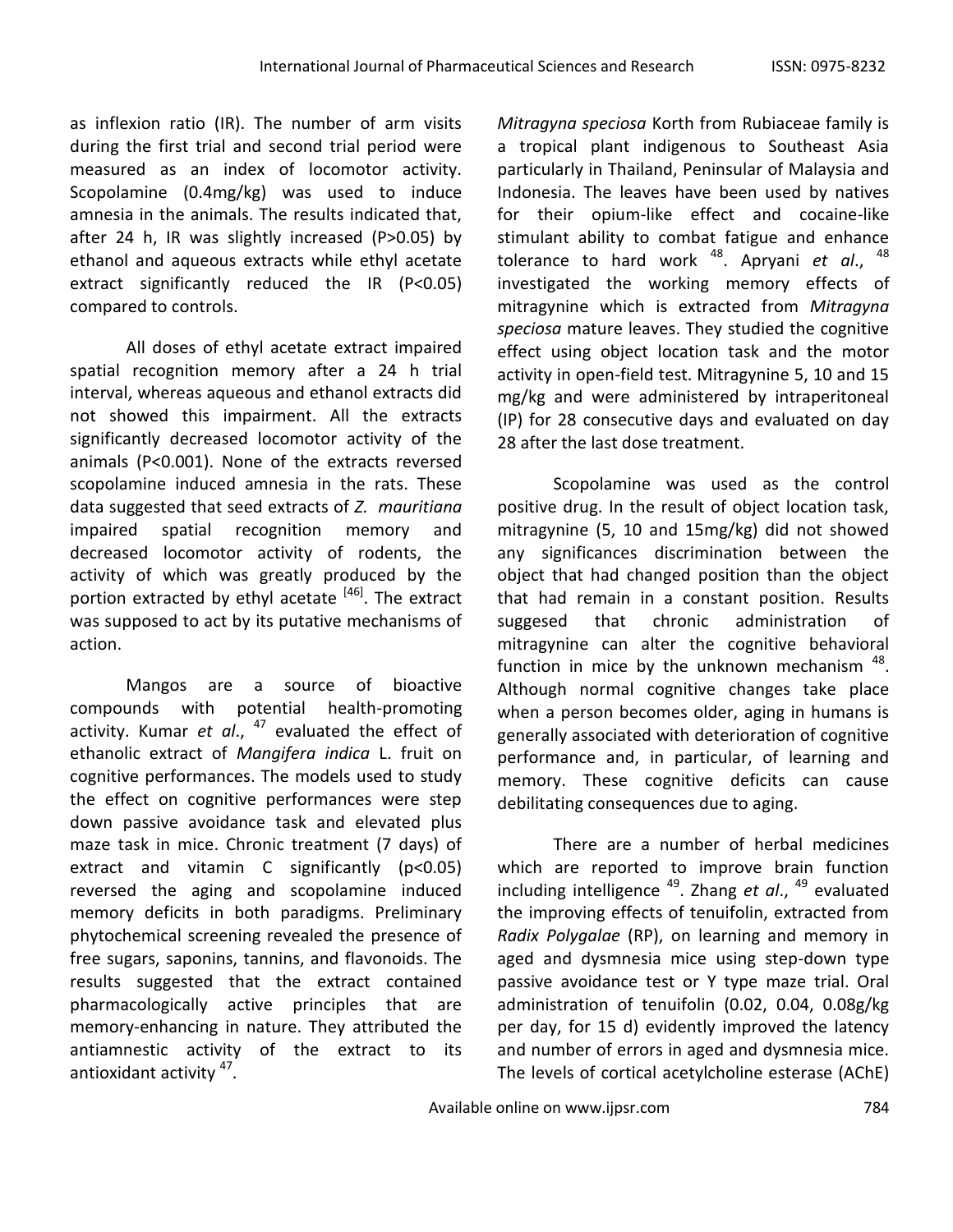activity and hippocampal neurotransmitters in aged mice given tenuifolin (0.02, 0.04, 0.08 g/kg per day, for 15 d) were also investigated, and increased levels of norepinephrine (NE), dopamine (DA), decreased activity of AChE were found. However, serotonin (5-HT) had no significant difference from that of aged mice given distilled water. The evident improvement of learning and memory of aged mice was carried out by the effects of tenuifolin on the three stages of memory process, that is, acquisition, consolidation and retrieval. These actions might be due to increasing the levels of NE, DA in the hippocampus and by decreasing the activity of AChE in the cortex <sup>49</sup>.

Kang *et al*., <sup>50</sup> assessed the effects of oral treatments of ESP-102, a standardized combined extract of *Angelica gigas, Saururus chinensis* and *Schizandra chinensis*, on learning and memory deficit. The cognition-enhancing effect of ESP-102 was investigated in scopolamine-induced (1mg/kg body weight, s.c.) amnesic mice with both passive avoidance and Morris water maze performance tests. Acute oral treatment (single administration prior to scopolamine treatment) of mice with ESP-102 (doses in the range of 10 to 100mg/kg body weight) significantly reduced scopolamine-induced memory deficits in the passive avoidance performance test.

Another noteworthy result included the fact that prolonged oral daily treatments of mice with much lower amounts of ESP-102 (1 and 10mg/kg body weight) for ten days reversed scopolamineinduced memory deficits. In the Morris water maze performance test, both acute and prolonged oral treatments with ESP-102 single administration of 100 mg/kg body weight or prolonged daily administration of 1 and 10mg/kg body weight for ten days, respectively, significantly ameliorated scopolamine-induced memory deficits as indicated by the formation of long-term and/or short-term spatial memory <sup>50</sup>.

*Phyllanthus amarus* Linn. (PA) is an annual weed of the family of the Euphorbiaceae commonly known as bhumi amla in India and is traditionally used to treat flu, dropsy, diabetes, and jaundice. Joshi et al. [51] investigated the effects of *Phyllanhus amarus* (PA) on cognitive functions and brain cholinesterase activity in mice. Elevated plus maze and passive avoidance paradigm were employed to evaluate learning and memory parameters. They administered three doses (50, 100 and 200 mg/kg, p.o.) of aqueous extract of PA for 8 successive days to both young and aged mice. PA (50, 100 and 200 mg/kg) produced a dose-dependent improvement in memory scores of young and older mice.

PA also reversed successfully the amnesia induced by scopolamine (0.4mg/kg, i.p.) and diazepam (1mg/kg, i.p.). Interestingly, brain acetyl cholinesterase activity was also reduced. The underlying mechanism of action for the observed nootropic effect may be attributed to procholinergic activity exhibited by PA. They reported the therapeutic potential of PA in the management of patients with cognitive disorders  $51$ . Gomisin A is a component of the fruits of *Schizandra chinesis* which are widely used as a tonic in traditional Chinese medicine. Kim *et al*., <sup>52</sup> assessed the effect of gomisin A on the learning and memory impairments induced by scopolamine. The cognition-enhancing effect of gomisin A was investigated using a passive avoidance test, the Ymaze test, and the Morris water maze test in mice.

Drug-induced amnesia was induced by treating animals with scopolamine (1mg/kg, i.p.). Gomisin A (5mg/kg, p.o.) administration significantly reversed scopolamine induced cognitive impairments in mice by the passive avoidance test and the Y-maze test (P<0.05), and also improved escape latency in the Morris water maze test at 5 mg/kg (P<0.05). Moreover, in an in vitro study, gomisin A was found to inhibit acetylcholinesterase activity in a dose dependent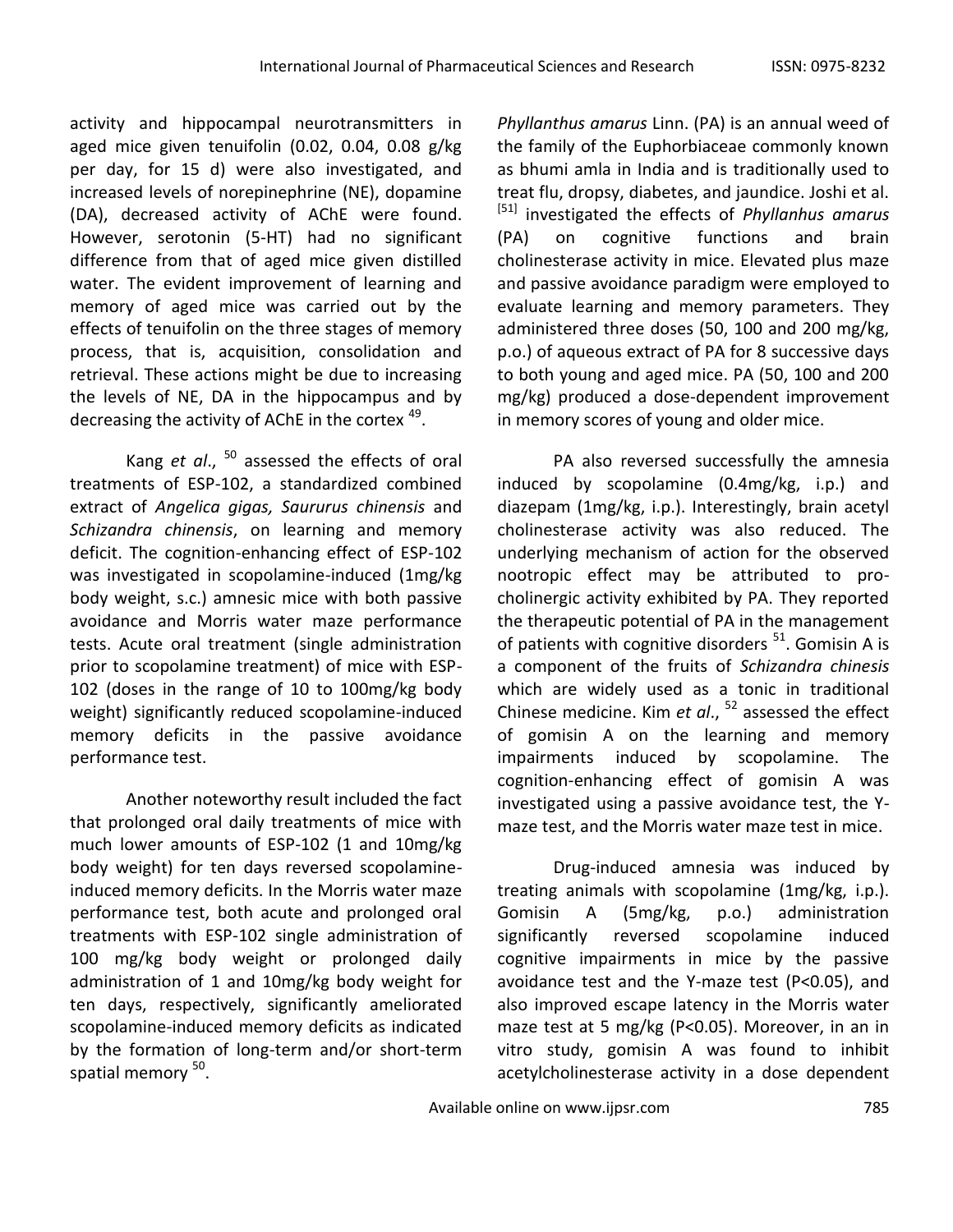manner. These results suggested that gomisin A could be a useful cognitive impairment treatment, and its beneficial effects are mediated, in part, via enhancing the cholinergic nervous system <sup>52</sup>.

The fruit *Emblica officinalis* Gaertn., syn: *Phyllanthus emblica* (Euphorbiaceae), Emblic myrobalan locally known as Amla or Amlaj is one of the important herbal drugs used in Unani (Graeco-Arab) and Ayurvedic systems of medicine  $53$ . *Emblica officinalis* (*E. officinalis*) is used both as a medicine and as a tonic to build up lost vitality and vigor. According to the two main classic texts on Ayurved, Charaka Samhita and Sushruta Samhita, Amalaki is regarded as "the best among rejuvenative herbs", "useful in relieving cough and skin disease" and "the best among the sour fruits" 54 . *E. officinalis* is a major ingredient in several important medicinal preparations including Triphala ("three fruits") and the famous Chyawanprash, a general tonic for people of all ages, which improves mental and physical well being <sup>55, 56</sup>.

Vasudevan and Parle  $57$  evaluated the effects of Anwala churna (*Emblica officinalis* Gaertn.), an Ayurvedic preparation on memory, total serum cholesterol levels and brain cholinesterase activity in mice. They administered Anwala churna orally in three doses (50, 100 and 200mg/kg) for fifteen days to different groups of young and aged mice. Elevated plus maze and passive avoidance apparatus served as the exteroceptive behavioral models for testing memory. Diazepam, scopolamine and ageinginduced amnesia served as the interoceptive behavioral models. Total serum cholesterol levels and brain cholinesterase activity also estimated. Anwala churna (50, 100 and 200mg/kg, p.o.) produced a dose-dependent improvement in memory scores of young and aged mice. Furthermore, it reversed the amnesia induced by scopolamine (0.4mg/kg, i.p.) and diazepam

(1mg/kg, i.p.). Interestingly, brain cholinesterase activity and total cholesterol levels were reduced by Anwala churna administered orally for 15 days. Anwala churna may prove to be a useful remedy for the management of Alzheimer's disease on account of its multifarious beneficial effects such as, memory improving property, cholesterol lowering property and anticholinesterase activity 57 .

In the traditional system of medicine, the roots and rhizomes of *Glycyrrhiza glabra* (family: Leguminosae) have been employed clinically for centuries for their anti-inflammatory, antiulcer, expectorant, antimicrobial and anxiolytic activities <sup>58</sup>. Dhingra *et al*., <sup>58</sup> investigated the effects of *Glycyrrhiza glabra* (popularly known as liquorice) on learning and memory in mice. Elevated plusmaze and passive avoidance paradigm were employed to test learning and memory. They administered three doses (75, 150 and 300mg/kg p.o.) of aqueous extract of *Glycyrrhiza glabra* for 7 successive days in separate groups of animals. The dose of 150mg/kg of the aqueous extract of liquorice significantly improved learning and memory of mice.

Furthermore, this dose significantly reversed the amnesia induced by diazepam (1mg/kg i.p.) and scopolamine (0.4mg/kg i.p.). Antiinflammatory and antioxidant properties of liquorice might be contributed favorably to the memory enhancement effect. Since scopolamineinduced amnesia was reversed by liquorice, could be possible that the beneficial effect on learning and memory was due to facilitation of cholinergictransmission in mouse brain <sup>58</sup>. The effect of saponin containing n-butanolic fraction (BF) extracted from dried leaves of *Albizzia lebbeck* on learning and memory was studied Chintawar et al. <sup>[59]</sup> in albino mice using passive shock avoidance paradigm and the elevated plus maze. Significant improvement was observed in the retention ability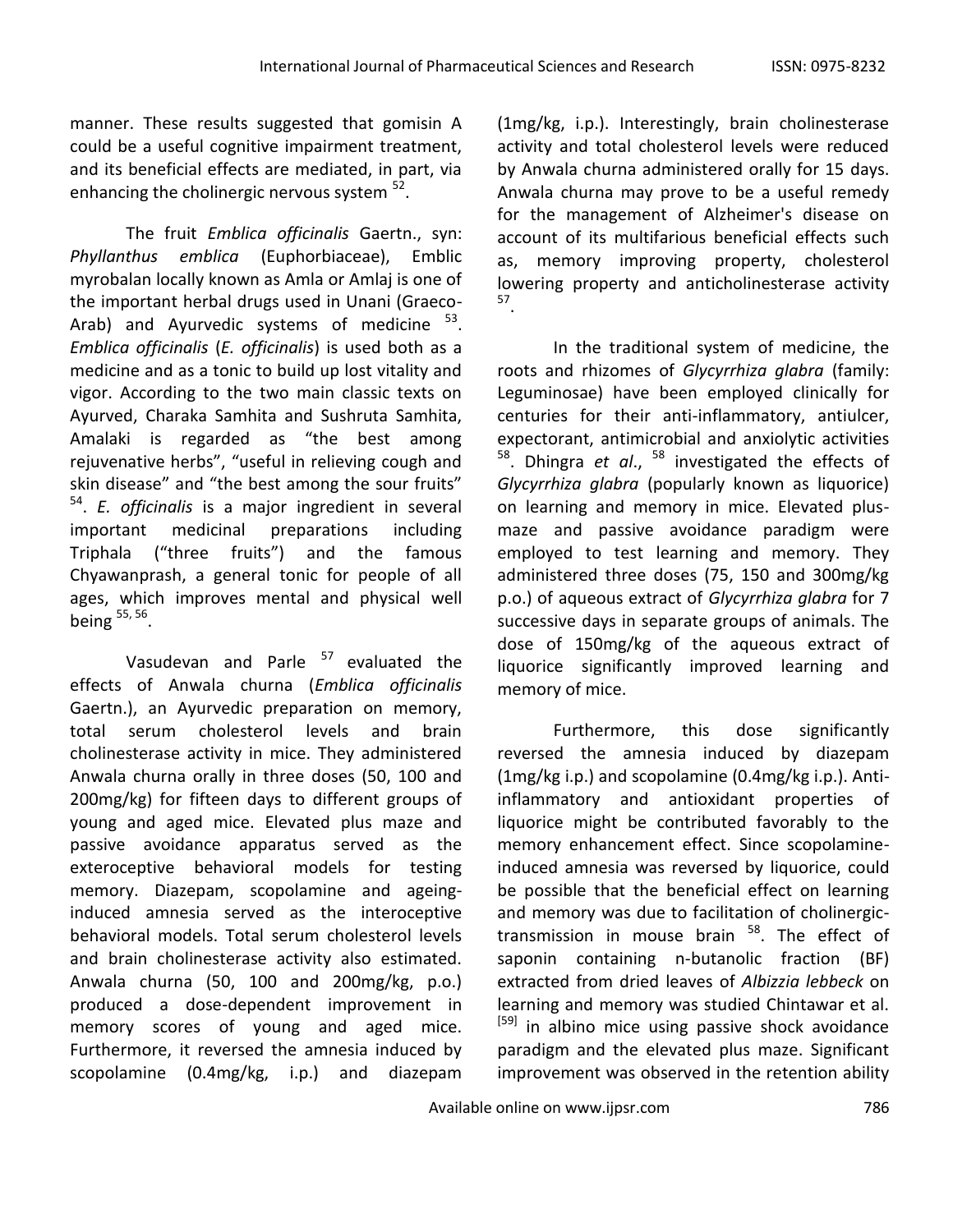of the normal and amnesic mice as compared to their respective controls. They have also studied the effects of BF on the behavior influenced by serotonin (5-HT), noradrenaline and dopamine. The brain levels of serotonin, gamma-aminobutyric acid (GABA) and dopamine were also estimated to correlate the behavior with neurotransmitter levels. The brain concentrations of GABA and dopamine were decreased, whereas the 5-HT level was increased. The data indicated the involvement of monoamine neurotransmitters in the nootropic action of BF of *A. lebbeck* <sup>59</sup>.

*Hibiscus sabdariffa* Linn. (Malvaceae) is commonly known as red sorrel in English, Lal lambari in hindi, pundibija in kannada and the dried calyx is used as a diuretic, sedative, refrigerant  $60$ and for making a drink by boiling in water and adding a little salt, pepper, asafetida and molasses to treat mental fatigue due to excessive heating by the Gondas tribal of Karnataka, India. It is native of tropical Africa or Asia and is now found widely cultivated throughout tropics of India. The tender leaves and stalks are eaten as salad, as curries and an infusion of the calyces are used as laxative, in cardiovascular and nervous diseases <sup>61</sup> . *H. sabdariffa* reported to be antiseptic, aphrodisiac, astringent, resolvent, cholagogue, digestive, diuretic and stomachic <sup>62</sup>. Hibiscus tea has been shown to lower blood pressure in patients with essential hypertension <sup>63</sup>.

A polyherbal drug, Anna Pavala Sindhooram (Sidha formulation) contains flowers of *H. sabdariffa* as major constituents and is used in the management of atherosclerosis. Calyces are used in West Indies to color and flavor rum, Seeds are used for preparing an aphrodisiac herbal tea, and the fruits are edible  $[64]$ . Nootropic acitivity of calyces of *Hibiscus sabdariffa* Linn. was studied in mice by Joshi and Parle <sup>[65</sup>]. Elevated plus maze and passive avoidance paradigm were employed to evaluate learning and memory parameters.

Scopolamine (0.4 mg/kg, i.p.) was used to induce amnesia in mice. The aqueous extracts of calyces of *Hibiscus sabdariffa* (HS-100 and 200 mg/kg, p.o.) significantly attenuated amnestic deficits induced by scopolamine (0.4 mg/kg, i.p.) and natural aging. HS (100 and 200 mg/kg) decreased the transfer latencies and increased step down latencies significantly in the aged mice and scopolamine induced amnesic mice as compared with Piracetam (200 mg/kg, i.p.). To delineate the possible mechanism through which *H. sabdariffa* elicits the anti-amnesic effects, they studied its influence on central cholinergic activity by estimating the whole brain acetylcholinesterase activity. *H. sabdariffa* significantly decreased acetylcholinesterase activity in mice.

The results indicated that, the aqueous extract of calyces of *H. sabdariffa* might prove to be a useful memory restorative agent in the treatment of dementia seen in elderly. The underlying mechanism of action can be attributed to its anti acetylcholinesterase property <sup>65</sup>. *Desmodium gangeticum* DC. (Leguminosae) is commonly known as Shalparni in Sanskrit. It is abundantly found throughout India. It is one of the important plants used in indigenous system of medicine as a bitter tonic, febrifuge, digestive, and antiemitic in inflammatory conditions which are due to vata disorder <sup>66</sup>.

It is used in 'Ayurvedic' preparations like 'Dashmoolarishta' and 'Dashmoolakwaath'and for treatment of nervous disorders <sup>67</sup>. Joshi and Parle <sup>[68]</sup> investigated the effectiveness of aqueous extract of *D. gangeticum* in attenuating scopolamine-induced amnesia in mice. Passive avoidance paradigm was used to assess long-term memory. In order to delineate the possible mechanism through which *D. gangeticum* elicits the anti-amnesic effects, they studied its influence on central cholinergic activity by estimating the acetylcholine content of the whole brain and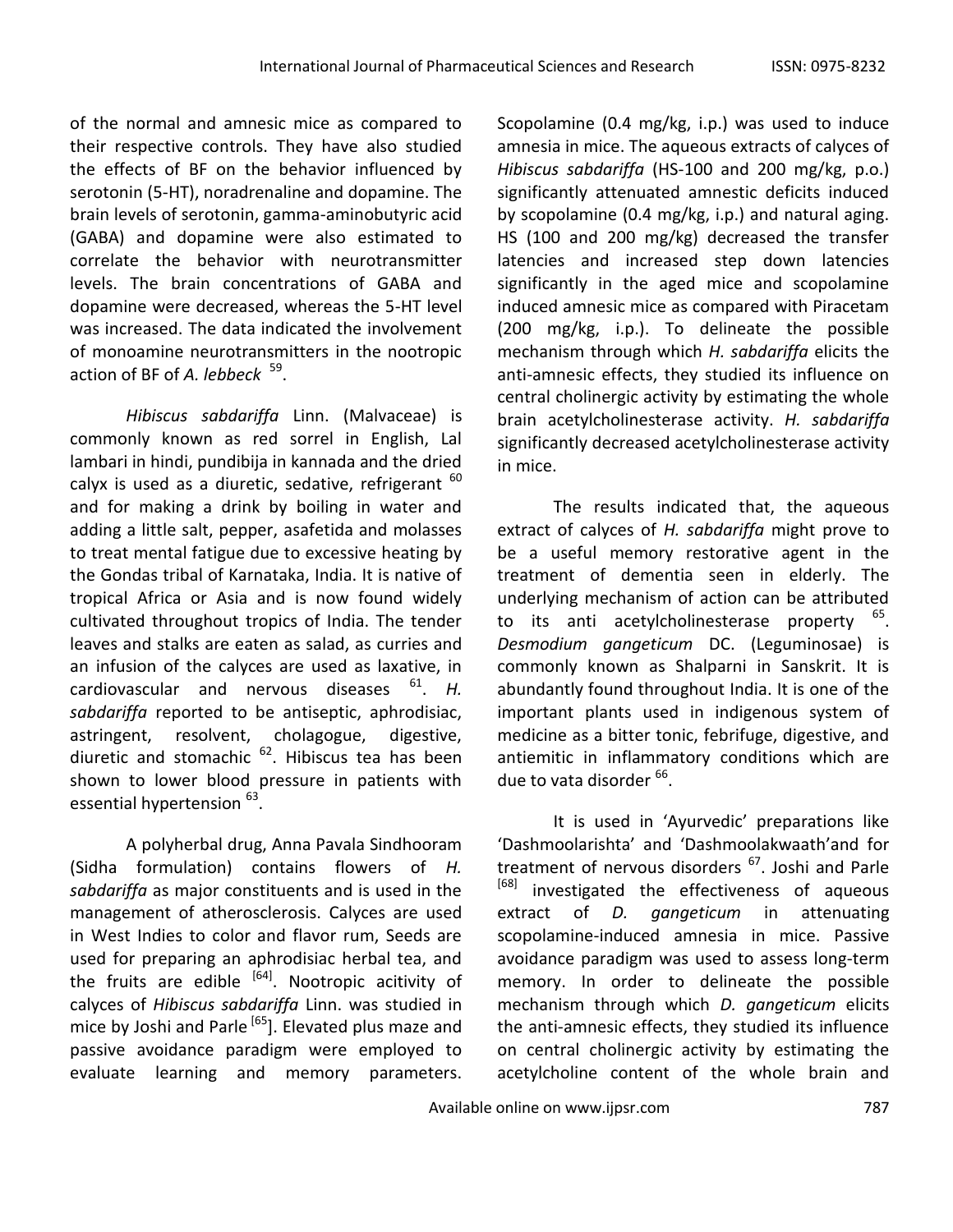acetylcholinesterase activity at different regions of the mouse brain, viz., cerebral cortex, midbrain, medulla oblongata and cerebellum. Pretreatment with *D. gangeticum* (100mg/kg and 200mg/kg, p.o.) for seven successive days, reversed scopolamine induced amnesia in mice. *D. gangeticum* increased mice brain acetylcholine content and decreased acetyl cholinesterase activity in a similar manner to the standard cerebro-protective drug piracetam. Hence, aqueous extract of *D. gangeticum* can be used to delay the onset and reduce the severity of the symptoms of dementia and Alzheimer's disease 68 .

*Curcuma longa* is a well known medicinal plant with established anticancer, antiinflammatory and neuroprotective effects <sup>69</sup>. Its rhizome contains essential oils (such as turmerones and zingiberene), turmerin (a water-soluble peptide) and curcuminoids which can be defined as phenolic compounds derived from the roots <sup>[70]</sup>. The most important constituent of the standardised extract of dried rhizome of C. longa is curcumin (diferuloylmethane), lowmolecularweight polyphenol generally regarded as the most active constituent  $71$ . The effects of chronic pre-treatment with a standardised extract of *Curcuma longa* on learning and spatial memory in aged 24-month old male Wistar rats were estimated in a Morris water maze paradigm Pyrzanowska *et al*., <sup>71</sup>. They treated the animals with the extract orally for two months in prepared rodent chow to obtain the doses 10 and 50mg/kg/ day.

At the end of behavioral trials the concentration of neurotransmitters, their metabolites and amino acids in selected brain regions were estimated. They found a significant decrease in escape latency over four days of training in both treated groups in comparison to the control group. In a probe trial on the 5th day the C10 group crossed the target area more often

and spent more time in the SE quadrant than control group. Significant differences in brain monoamines and amino acid levels between groups were noticed. The increase in the 5-HT (5 hydroxytryptamine) level in the prefrontal cortex correlated positively with the number of crossings over the target area during the first probe trial in both pre-treated groups. The plasma corticosterone level was lower in both pre-treated groups than in the control group. This suggested enhanced learning ability and spatial memory after *C. longa* extract treatment with the modulation of central serotoninergic system activity, and may be linked with an increased tolerance to stress conditions.

A decrease in hippocampal glutamate in animals given plant extract compared to control rats was observed. It might be possible that extract may influence a reduction in glutamate-induced excitotoxicity and consequently the neurodegeneration processes in the hippocampus 71 . Dried *Euphoria longan* fruit is prescribed as a tonic and for the treatment of forgetfulness, insomnia, or palpitations caused by fright in traditional Chinese medicine. The effects of aqueous extract of *Euphoria longan* fruit (ELE) on learning and memory and their underlying mechanisms were investigated by Park *et al*., 72 . Aqueous extract of *Euphoria longan* fruit (ELE) was administered to ICR mice for 14 days. Piracetam was used as a positive control for its known memory-enhancing effects.

Memory performances were assessed using the passive avoidance task. The expressions of phosphorylated extracellular signal-regulated kinase (pERK) 1/2, phosphorylated cAMP response element binding protein (pCREB), brain-derived neurotrophic factor (BDNF), doublecortin (DCX) and the incorporation of 5-bromo-2-deoxyuridine (BrdU) in hippocampal dentate gyrus and CA1 regions were investigated using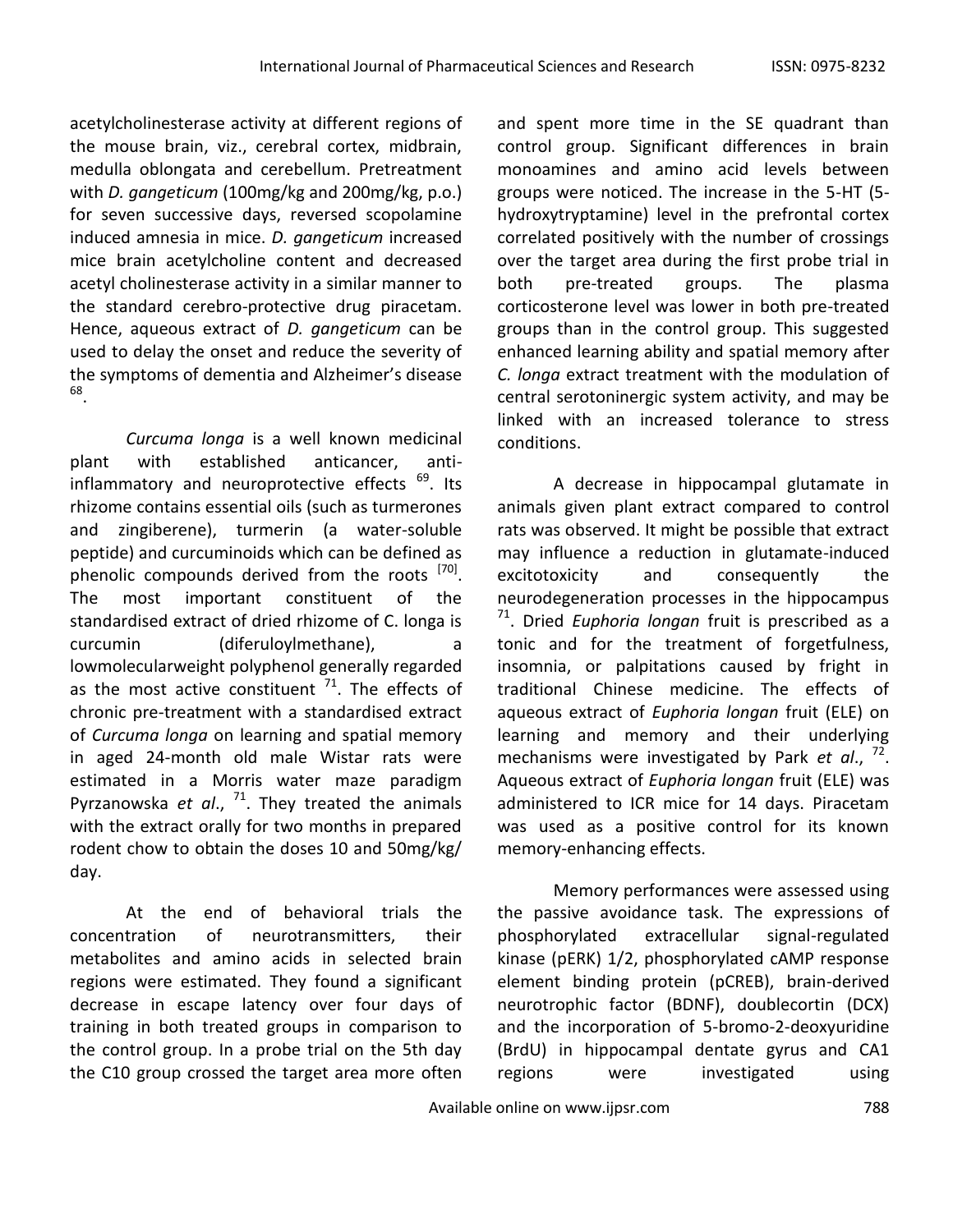immunohistochemical methods. The step-through latency in the ELE-treated group was significantly increased compared with that in the vehicletreated controls (P<0.05) in the passive avoidance task. Piracetam-treated group also showed enhanced cognitive performaces in the passive avoidance task.

Immunohistochemical studies revealed that the number of cells immunopositive for BDNF, pCREB, or pERK 1/2 was significantly increased in the hippocampal dentate gyrus and CA1 regions after ELE treatment for 14 days (P<0.05). DCX and BrdU immunostaining also revealed that ELE significantly enhanced immature neuronal survival, but not neuronal cell proliferation in the subgranular zone of the dentate gyrus. The present results suggested that subchronic administration of aqueous extract of *Euphoria longan* fruit enhances learning and memory, and that its beneficial effects are mediated, in part, by BDNF expression and immature neuronal survival <sup>72</sup>.

**CONCLUSION:** In traditional system of medicines, various plants and their isolated phytochemicals have been used for treatment of various disorders related to learning and memory. It can be concluded that a variety of plants has great potential to show activities relevant for their use in the disorders like Alzheimers disease and Dementia. In majority of the studies, the underlying mechanism was found to be anti acetylcholinesterase activity and free radical scavenging activity with the facilitation of the cholinergic transmission. Also, many herbal drugs reversed age related disorders with unknown mechanisms. However further studies regarding the role of phytoconstituents and compounds responsible for exact mechanism are necessary in order to develop and ideal agent for the treatment of various learning and memory related disorders. The typical scientific approach for selecting plants to investigate for the treatment of these disorders

is relatively rational method to develop more acceptable and better substitute to the present pharmacotherapy.

# **REFERENCES:**

- 1. Vasudevan M and Parle M: Pharmacological actions of *Thespesia populnea* relevant to Alzheimers disease. Phytomedicine. 2006; 13: 677-87.
- 2. Kupfermann I. Learning and Memory, Principles of neural science. Prentice Hall International: London; 1993.
- 3. Franchis P, Palmer A, Snape M and Wilcock G: The cholinergic hypothesis of Alzheimers disease: a review of progress. Journal of Neurology Neurosurgery and Psychiatry. 1999; 66: 137-47.
- 4. Joshi H, Megeri K, Bidchol MA and Kulkarni VH: *Clerodendron phlomidis* Linn improves short term memory of chemically and naturally induced amnesia in mice. Natural Product. 2007; 3(3): 166-70.
- 5. Kim DH, Yoon BH, KimYW, Lee S, Bum YS and Jung JW: The Seed Extract of *Cassia obtusifolia* ameliorates learning and memory impairments induced by scopolamine or transient cerebral hypoperfusion in mice. Journal Pharmacological Sciences. 2007; (105): 82-93.
- 6. Beers MH. The Merck manual of medical information,  $2^{nd}$ Ed. New Jersey: Merck and Co, INC; 2003.
- 7. Oliveira DR, Sanada PF, Saragossa FAC, Innocenti LR, Oler Gisele, Cerutti JM et al: Neuromodulatory property of standardized extract *Ginkgo biloba* L. (EGb 761) on memory: Behavioral and molecular evidence. Brain Research. 2009, 1269: 68-89.
- 8. Howes MJ and Houghton PJ: Plants used in Chinese and Indian traditional medicine for improvement of memory and cognitive function, Pharmacology Biochemistry Behavior 2003; 75: 513–27.
- 9. Oh MS, Huh Y, Bae H, Ahn DK and Park SK: The multiherbal formula Guibitang enhances memory and increases cell proliferation in the rat hippocampus, Neurosciene. Lettrs 2005; 379: 205–8.
- 10. Govindarajan R, Vijayakumar M and Pushpangadan P: Antioxidant approach to disease management and the role of 'Rasayana' herbs of Ayurveda. Journal of Ethnopharmacology 2005; 99: 165-78.
- 11. Joshi H and Parle M: *Zingiber officinale*: evaulation of its nootropic effect in mice. African Journal of Traditional and CAM. 2006; 3(1): 64-74.
- 12. Topic B, Tani E, Tsiakitzis K, Kourounakis PN, Dere E, Hasenohrl RU et al: Enhanced maze performance and reduced oxidative stress by combined extracts of *Zingiber officinale* and *Ginkgo biloba* in the aged rat: Neurobiology and Aging. 2002; 23: 135-43.
- 13. Grzanna R, Phan P, Polotsky A, Lindmark L and Frondoza CG: Ginger extract inhibits beta-Amyloid peptide-induced Cytokine and Chemokine expression in cultured THP-1 monocytes: Journal of Alternative and Complementary Medicine 2004; 10: 1009-13.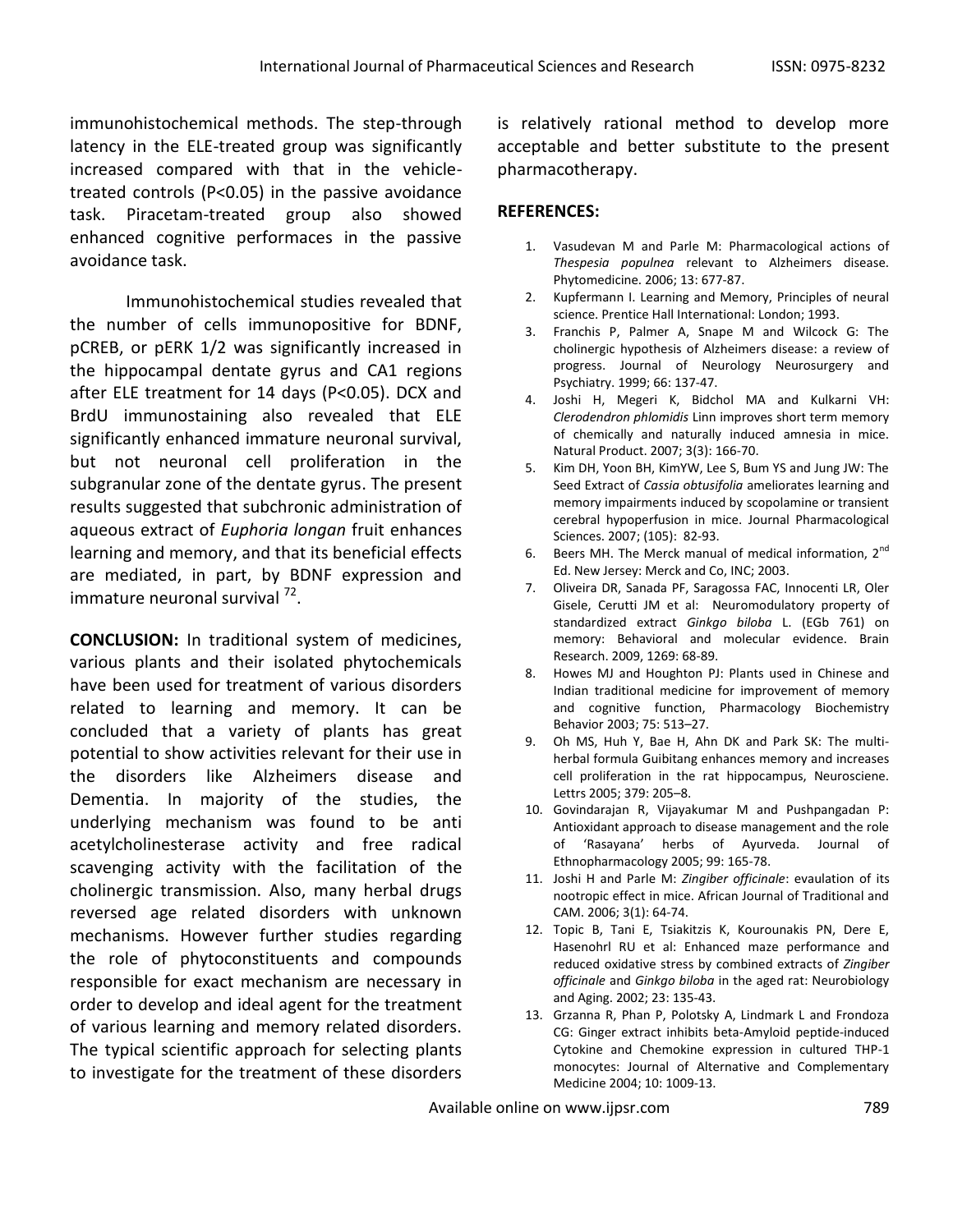- 14. Warrier PK, Nambiar VPK, Ramankutty C. Indian Medicinal Plants. Orient Longman, Chennai, India. 1996.
- 15. Singh HK and Dhawan BN: Neuropsychopharmacological effects of the Ayurvedic nootropic *Bacopa monniera* Linn. (Brahmi). Indian Journal of Pharmacology. 1997; 29: 359- 65.
- 16. Vollala VR, Upadhya S and Nayak S: Effect of *Bacopa monniera* Linn. (brahmi) extract on learning and memory in rats: A behavioral study. Journal of Veterinary Behavior. 2010; 5: 69-74.
- 17. Saraf MK, Prabhakar S and Anand A: *Bacopa monniera* alleviates Nw-nitro-L-arginine induced but not MK-801 induced amnesia: A mouse morris water maze study. Neuroscience. 2009; 160: 149–55.
- 18. Joshi H and Parle M. Evaluation of nootropic potential of *Ocimum sanctum* Linn in mice. Indian Journal of Experimental Biology. 2006; 44: 133-6.
- 19. Rubio J, Dang Haixia, Gong Mengjuan, Liu Xinmin, Chen Shi-lin and Gonzales GF: Aqueous and hydroalcoholic extracts of Black Maca (*Lepidium meyenii*) improve scopolamine-induced memory impairment in mice. Food and Chemical Toxicology. 2007; 45: 1882–90.
- 20. Santos Junior JG, Martins do Monte FH, Blanco MM, Lanziotti VMNB, Maia FD and Almeida Leal LK: Cognitive enhancement in aged rats after chronic administration of *Equisetum arvense* L. with demonstrated antioxidant properties in vitro. Pharmacology Biochemistry Behavior. 2005; 81: 593 – 600.
- 21. Papandreou MA, Dimakopoulou A, Linardaki ZI, Cordopatis P, Zacas DK, Margarity M et al: Effect of a polyphenol-rich wild blueberry extract on cognitive performance of mice, brain antioxidant markers and acetylcholinesterase activity. Behavioral Brain Research 2009; 198: 352–8.
- 22. Dmitrieva ES, Gel'man VIA, Zatseva KA and Lan'ko SV: Agerelated changes in the relationship between learning progress and auditory working memory characteristics. Zh Vyssh Nerv Deiat Im I P Pavlova. 2007; 57: 268–75.
- 23. Kaur T, Pathak CM, Pandhi P and Khanduja KL: Effects of green tea extract on learning, memory, and behavior and acetylcholinesterase activity in young and old male rats. Brain and Cognition. 2008; 67: 25–30.
- 24. Sreemantula1S, Nammi S, Kolanukonda R, Koppula S and Boini KM: Adaptogenic and nootropic activities of aqueous extract of *Vitis vinifera* (grape seed): an experimental study in rat model. BMC Complementary Alternative Medicine. 2005; 5:1-8.
- 25. Esch T, Stefano GB, Fricchione GL and Benson H: The role of stress in neurodegenerative diseases and mental disorders. Neuroendocrinology Letters 2002; 23:199-208.
- 26. Jodar L, Takahashi M and Kaneto H: Effects of footshock-, psychological- and forced swimming-stress on the learning and memory processes: involvement of opioidergic pathways. Japanese Journal of Pharmacology 1995; 67:143-7.
- 27. Vyawahare NS, Nikam AP, Kamble PN, Bodhankar SL and Khandelwal AR: Evaluation of antiamnestic activity of

*Clitoria ternatea* against scopolamine induced amnesia in rats. Journal of Cell and Tissue Research 2006; 6 (1): 711-3.

- 28. Vyawahare NS, Nikam AP, Sharma RG, Deshpande MM, Tarnalli AD and Bodhankar SL: Effect of *Clitoria ternatea* extract on radial arm maze task performance and central cholinergic activity in rats. Journal of Cell and Tissue Research 2007; 7 (1): 949-52.
- 29. Tripathi B. Caraka Samhita. 3rd Ed, Vol-II. Chaukhamba Surbharati Prakashan, Vanarasi: 1994.
- 30. Achliya G, Barabde U, Wadodkar S and Dorle A: Effect of Bramhi Ghrita, an polyherbal formulation on learning and memory paradigms in experimental animals. Indian Journal of Pharmacology. 2004; 36(3 ): 159-62
- 31. Choudhari DK, Parmar D, Kakkar P, Shukla R, Seth PK and Srimal RC: Antistress effects of bacosides of *Bacopa monneri*: modulation of Hsp70 expression, superoxide dismutase and cytochrome P450 activity in rat brain. Phytotherapy Research 2002;16: 639-45.
- 32. Adam, Victor: Dementia and Amnesic syndrome: With comments on neurology of intelligence and memory. I. In: Victor M, Ropper AD, editors. Principles of neurology. New York: McGraw Hill; 2001.
- 33. Thatte UM, Dhanukar SA and Rao SGA: Tinospora induces colony stimulating activity in serum. Journal of Postgraduate Medicine. 1989; 40: 202-3.
- 34. Thatte UM, Chhabria SN, Karandikar SM and Dhanukar SA: Protective effect of Indian medicinal plants against cyclophosphmide neutropenia. Journal of Postgraduate Medicine 1987; 33:185-8.
- 35. Usha D, Thatte UM, Joshi DS and Dhanukar SA: Flow cytometric evaluation of bone marrow proliferation induced by *Tinospora cordifolia*. Update Ayurveda. 1994; 94:38- 42.
- 36. Khosa RL, Sarma DNK, Ghanasauria JPN and Ray AK: Effect of *Tinospora cordifolia* on brain neurotransmitter in stressed rats. Fitoterapia 1995; 14i: 421-2.
- 37. Satyavati G:. Pharmacological Review: Medhya Rasayana. In: Chaudhri RD, ed. Herbal drug industry,  $1^{st}$  edn. New Delhi: Estern Publishers; 1996.
- 38. Agarwa A, Malini S, Bairy KL and Rao MS: Effect of *Tinospora cardifolia* on learning and memory in normal and memory deficit rats. Indian Journal of Pharmacology. 2002; 34: 339-49.
- 39. Bennett PC, Zhao W and Lawen A: Cyclosporine A, an inhibitor of calcineurin, impairs memory formation in 10 day old chicks. Brain Research. 1996; 730:107-17.
- 40. Craven JL: Cyclosporine associated organic mental disorder in liver transplant recepients. Psychosomatic. 1991; 32: 94- 102.
- 41. Dahiru, D, Sini JM and John-Africa L: Antidiarrhoeal activity of *Ziziphus mauritiana* root extract in rodents. African Journal of Biotechnology. 2006; 5(10): 941-5.
- 42. Msonthi JD, Magombo D and Hamdard: Medicinal Herbs in Malawi and their Uses. Hamdard Medicus. 1983; 26 (2): 94-100.
- 43. Jiang, JG, Huang XJ, Chen J and Lin QS: Comparison of the sedative and hypnotic effects of flavonoids, saponins, and